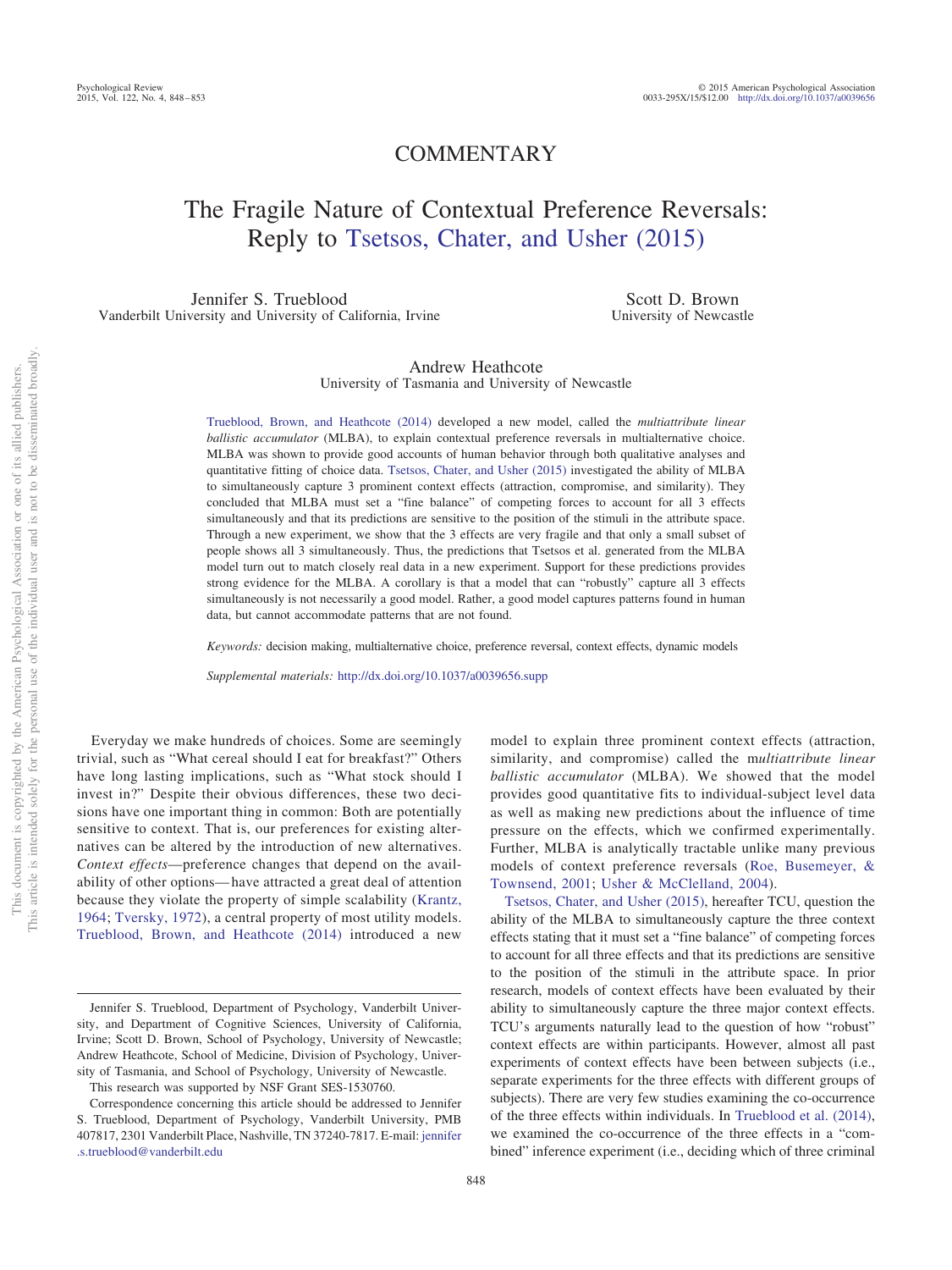suspects most likely committed a crime). In this experiment, we found that only a small minority (11%) of participants showed all three effects. In another study involving choices among consumer products, [Berkowitsch, Scheibehenne, and Rieskamp \(2013\)](#page-4-2) found that only 19% of participants showed all three effects. They also examined correlations between the effects, finding that the attraction and compromise effects were positively correlated  $(r = .49)$ , whereas the attraction and similarity effects  $(r = -.53)$  and the compromise and similarity effects  $(r = -.58)$  were negatively correlated.

The results of [Trueblood et al. \(2014\)](#page-5-1) and [Berkowitsch et al.](#page-4-2) [\(2013\)](#page-4-2) suggest that the effects are very fragile and only a small subset of people show all three simultaneously. Thus, developing models that can robustly produce all three context effects with a single set of parameters is perhaps a misguided exercise, possibly leading to models that fail to match empirical reality. Rather, the focus should be on developing models that can accurately capture patterns and correlations found in human data. To further investigate the fragile nature of context effects, we examined the co-occurrence of the three effects in a perceptual decision-making task [\(Trueblood et al., 2014;](#page-5-1) [True](#page-5-4)[blood, Brown, Heathcote, & Busemeyer, 2013\)](#page-5-4). We then compared the results of the experiment to a priori predictions from MLBA using artificial stimuli and very general assumptions about parameter values.

#### **Combined Perceptual Experiment**

[Trueblood et al. \(2013\)](#page-5-4) examined the three context effects using a simple perceptual decision-making task— deciding which of three rectangles had the largest area. The three effects were examined in three separate experiments with different participants. In the current experiment, all three effects were tested within participants during a single session.

#### **Method**

Seventy-five undergraduate students at the University of California, Irvine participated for course credit. Similar to those in [Trueblood et al. \(2013\),](#page-5-4) participants were told they would see three rectangles on each trial and to select the one with the largest area. The height and width of the rectangles functioned as the two attribute values, which is analogous to attributes of price and quality in an experiment about consumer products. All rectangles were solid black in color and appeared on a white background. The rectangles were numbered from left to right and the location of different rectangles (i.e., target, competitor, and decoy) was randomized across trials. The vertical placement of the rectangles varied so that they were not all positioned on the same horizontal axis. Further details about the stimuli and experimental design can be found in [Trueblood et al. \(2013\).](#page-5-4)

The experiment consisted of a total of 720 randomized trials with 160 testing the attraction effect, 160 testing the similarity effect, and 160 testing the compromise effect. The remaining 240 trials were catch trials containing one rectangle that was clearly larger than the other two. These catch trials were used to gauge accuracy and engagement throughout the experiment.

## **Results**

Twenty participants answered more than one third of the catch trials incorrectly and were removed from the analyses. These participants were most likely not engaged in the task. For the remaining 55 participants, we removed trials with very short response times  $(<100 \text{ ms})$  and trials with very long response times (more than 8 s). On average, this procedure removed about 1% of trials for each participant (about five out of 480 trials for the three effects).

For each participant, we calculated the *relative choice share for the target* (RST; [Berkowitsch et al., 2013;](#page-4-2) [Trueblood, 2015\)](#page-5-5), defined as the number of times the target was selected divided by the number of times the target plus the competitor were selected. For this analysis, we collapsed across two different types of choice sets differing in the orientation of the target option: sets where the target was oriented vertically and sets where the target was oriented horizontally. If the RST value is greater than 0.5, this indicates that the target is selected more often than the competitor. Values equal to 0.5 suggest that the target and competitor were preferred equally.

Using the RST values, we examined how frequently multiple effects occurred within a single participant. Out of 55 participants, only 13 had RST values greater than 0.5 for all three effects. Of the remaining participants, 12 had RST values greater than 0.5 for the similarity and attraction effects, 4 had RST values greater than 0.5 for the similarity and compromise effects, 12 had RST values greater than 0.5 for the attraction and compromise effects, 13 had RST value greater than 0.5 for only one of the three effects, and 1 had RST values less than 0.5 for all three effects. [Table 1](#page-1-0) lists the percentage of participants showing the different combinations of effects.

We also used a hierarchical Bayesian model [\(Trueblood, 2015\)](#page-5-5) to test whether the RST values were on average greater than 0.5. For each effect, we assumed that the number of times the target is selected follows a binomial distribution where  $\theta$  represents the probability of the target being selected and *n* is the total number of times the target plus the competitor are selected. We assumed that each individual has a different  $\theta$  parameter for each of the three effects. We also assumed that these person-specific parameters are drawn from population-level beta distributions with hyperparameters defining the mean  $(\mu_j)$  and concentration  $(\kappa_j)$ . A graphical model and the priors for  $\mu_i$  and  $\kappa_i$  are shown in [Figure 1](#page-2-0) [\(Lee &](#page-4-3) [Wagenmakers, 2014\)](#page-4-3). The priors for these two parameters were determined from previous work [\(Lee & Wagenmakers, 2014;](#page-4-3) [Trueblood, 2015\)](#page-5-5) and set to be relatively vague. The prior for  $\mu_i$ 

<span id="page-1-0"></span>Table 1

*The Percentage of Participants Showing Different Combinations of Effects Compared With Simulations Using MLBA*

| Combinations of effects   | Experiment $(\% )$ | MLBA model $(\% )$ |
|---------------------------|--------------------|--------------------|
| Three effects             | 23.6               | 20.0               |
| Similarity and attraction | 21.8               | 13.5               |
| Similarity and compromise | 7.3                | 3.0                |
| Attraction and compromise | 21.8               | 29.5               |
| One effect                | 23.6               | 34.0               |
|                           |                    |                    |

*Note.* MLBA = multiattribute linear ballistic accumulator.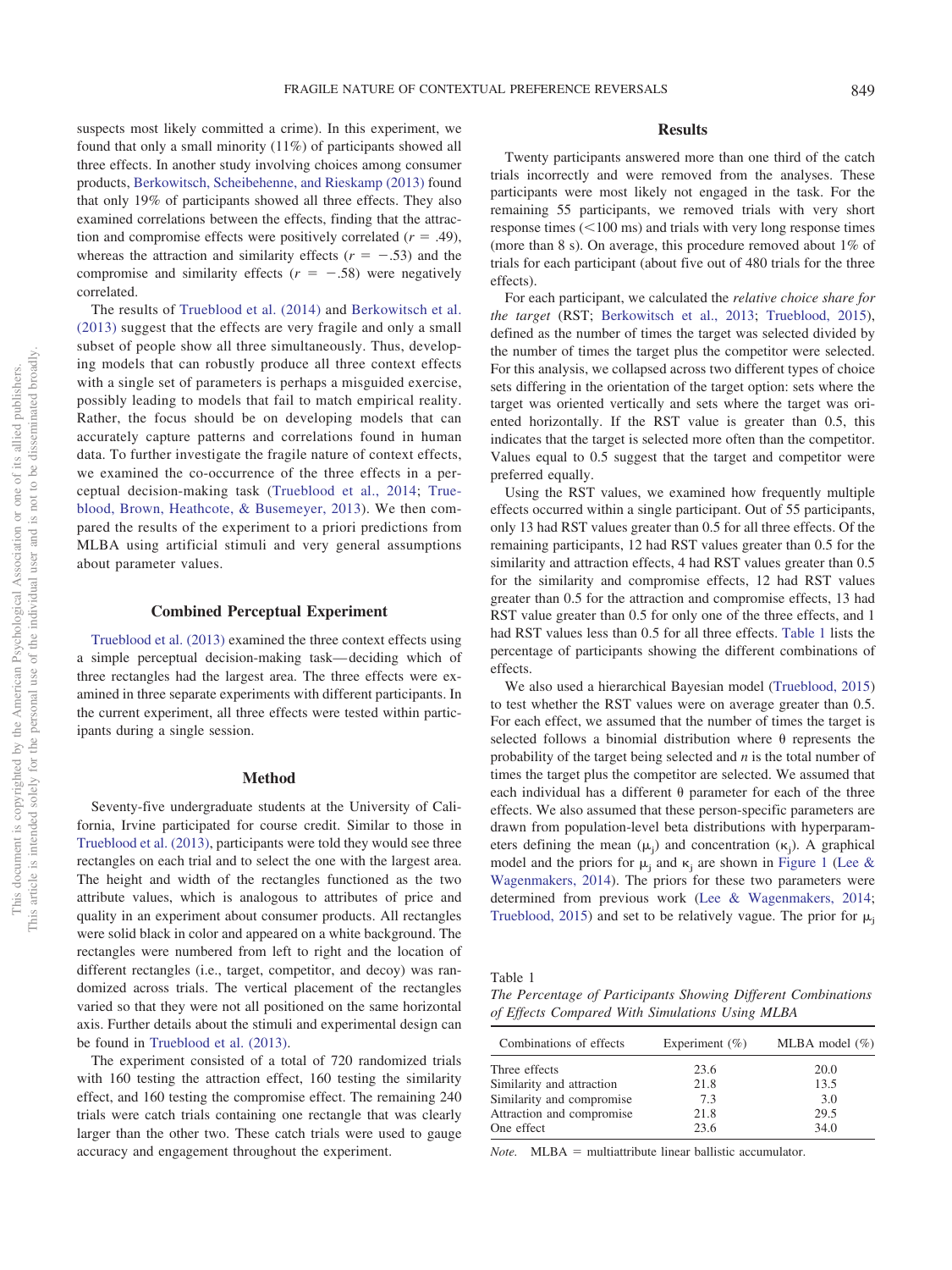



<span id="page-2-0"></span>*Figure 1.* Hierarchical Bayesian graphical model testing whether the relative choice share for the target (RST) values for three context effects were greater than 0.5. The bounding rectangles represent independent replications of the graphical structure. The inner rectangle shows replications for individuals  $i = 1$  to *N* and the outer rectangle shows replications for the three different effects. Tij denotes the number of times the target was selected, and Cij denotes the number of times the competitor was selected.

also slightly favors the null hypothesis that the RST values are equal to 0.5. Note that rerunning the analysis with a uniform prior (which favors all values equally) did not change our results. Using Just Another Gibbs Sampler (JAGS), three Markov chain Monte Carlo (MCMC) chains were used to estimate the posterior distributions. All chains converged as measured by  $\hat{R}$  values close to 1 (note that,  $\hat{R}$  values close to 1 are ideal and values lower than 1.1 are considered satisfactory).

[Table 2](#page-2-1) lists the means of the posteriors for the hyperparameters  $\mu_j$ , the 95% highest posterior density intervals (HDIs) for  $\mu_j$ , and the results of frequentist tests. The HDIs represent the most credible posterior RST values at the group level [\(Kruschke, 2011\)](#page-4-4). If this range lies above 0.5, then one can infer that the target was on average selected more often than the competitor. Both the Bayesian and frequentist analyses suggests that  $\mu_i$  was greater than 0.5 for both the attraction and similarity effects. The RST value for the compromise effect also tended to be larger than 0.5, but this result

<span id="page-2-1"></span>Table 2 *Bayesian and Frequentist Analyses for the Three Context Effects*

| Effect     | Posterior M | HDI           | Frequentist test         |
|------------|-------------|---------------|--------------------------|
| Attraction | .531        | $.514 - .548$ | $t(54) = 3.74, p < .001$ |
| Similarity | .555        | $.532 - .578$ | $t(54) = 4.67, p < .001$ |
| Compromise | .518        | $.498 - .538$ | $t(54) = 1.77, p = .08$  |

*Note.* HDI = highest posterior density interval.

was not as strong as the attraction and similarity results. This finding is similar to those of [Trueblood et al. \(2013\),](#page-5-4) who also found that the compromise effect was the weakest of the three effects.

We examined the correlation between the three effects using the individual parameters from the hierarchical Bayesian model. Correlations were calculated using the programs provided in [Lee and](#page-4-3) [Wagenmakers \(2014\).](#page-4-3) The posterior mean for the correlation between the similarity and attraction effects was  $-0.285$  (95%) HDI  $-0.527$  to  $-0.044$ ), the similarity and compromise effects was  $-0.271$  (HDI  $-0.508$  to  $-0.025$ ), and the attraction and compromise effects was 0.666 (HDI 0.513 to 0.808). The data used in all of the analyses presented here are available in the Supplementary Information.

#### **Conclusion**

Although there was evidence for the three context effects on average, very few individuals (13 out of 55) demonstrated all three effects simultaneously. These results confirm previous findings suggesting there are large individual differences in the manifestation of context effects [\(Trueblood et al., 2014;](#page-5-1) [Berkowitsch et al.,](#page-4-2) [2013\)](#page-4-2). Further, our analyses revealed several interesting correlations between the effects. The attraction and compromise effects were both negatively correlated with the similarity effect, but positively correlated with each other, similar to [Berkowitsch et al.](#page-4-2) [\(2013\).](#page-4-2)

### **Model Predictions**

To examine how well MLBA can account for the proportions of RST values and correlations found in the experiment, we conducted a prior predictive exercise where we randomly sampled MLBA parameters to calculate RST values predicted by the MLBA. For this exercise, we examined three artificial choice sets from [Trueblood et al. \(2014\)](#page-5-1) that were used for the qualitative analyses in that article. These choice sets are listed in [Table 3.](#page-2-2) Similar to the original article, we fixed the start point parameter to  $A = 1$ , the threshold parameter to  $\chi = 2$ , the drift rate standard deviation to  $s = 1$ , and the baseline input parameter to  $I_0 = 5$ . The curvature parameter *m* determines the mapping from experimentally defined options (such as the height and width of rectangles in pixels) to subject values (see [Trueblood et al., 2014,](#page-5-1) Figure 3). When  $m > 1$ , intermediate options are preferred to extremes and the opposite is true when  $0 \le m \le 1$ . When  $m = 1$ , subjective and objective values are equal. Because *m* must be positive, we assume *m* is log-normally distributed, that is,  $m \sim e^{N(0,1)}$ . The attention weights in MLBA reflect the amount of attention given to pairwise comparisons of the options. The calculation of these weights

<span id="page-2-2"></span>Table 3

*Artificial Stimuli From [Trueblood et al. \(2014\)](#page-5-1) Used for the Prior Predictive Exercise*

| Effect     | Target | Competitor | Decoy      |
|------------|--------|------------|------------|
| Attraction | (4, 6) | (6, 4)     | (3.7, 5.7) |
| Similarity | (4, 6) | (6, 4)     | (6.2, 3.8) |
| Compromise | (4, 6) | (6, 4)     | (2, 8)     |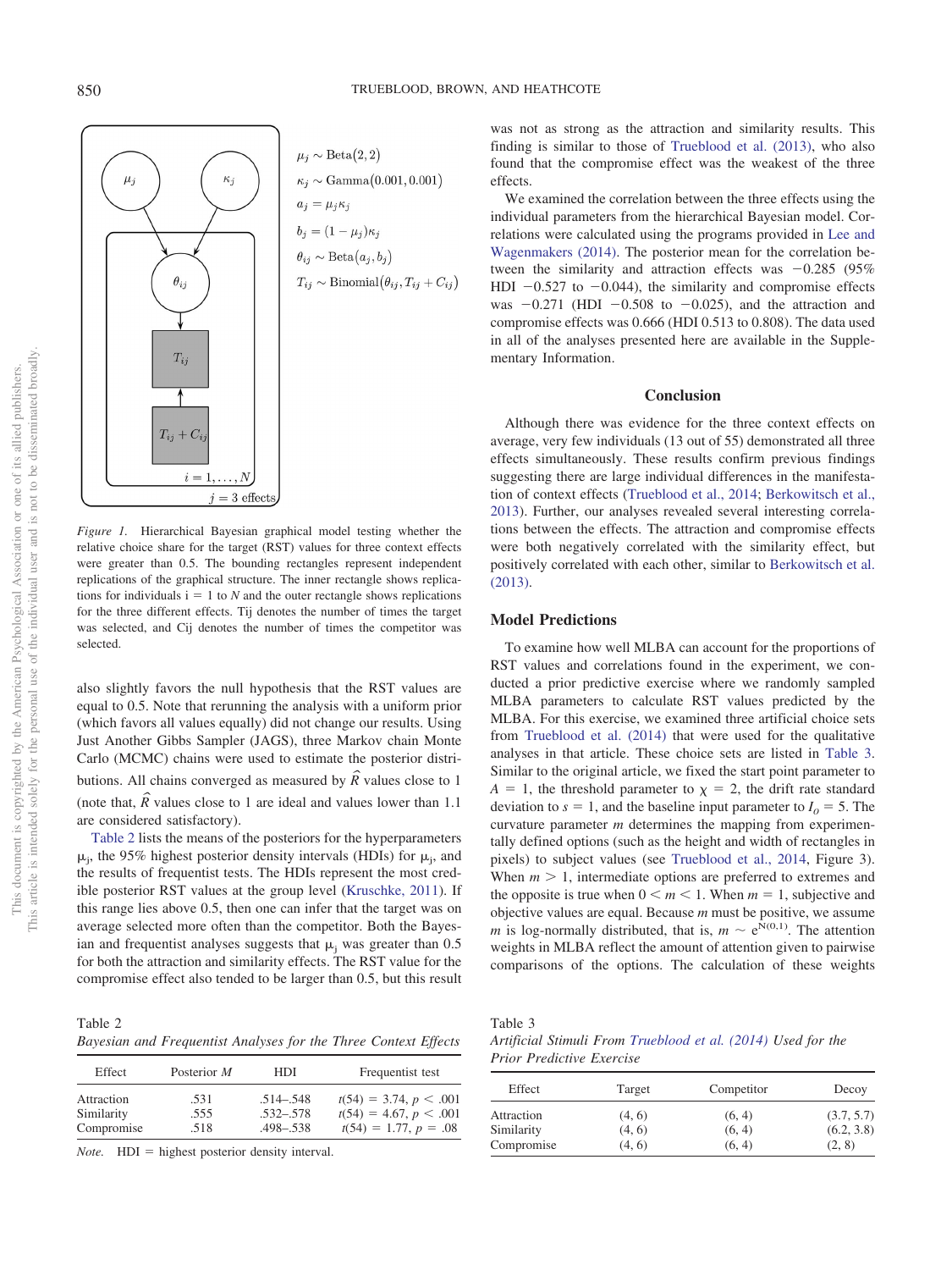involves free parameters  $\lambda_1$  and  $\lambda_2$ . Because these parameters must also be positive, we assume that they are log-normally distributed as well, that is,  $\lambda_1$ ,  $\lambda_2 \sim e^{N(0, 1)}$ .

We simulated 200 MLBA "participants" and calculated how frequently multiple effects occurred within a single simulated participant (see [Table 1\)](#page-1-0). As the table shows, MLBA closely matches the distribution of participants for the different combinations of effects from the experiment. Further, we calculated the correlation between the three effects using the RST values from the simulation. Similar to the experimental data, we found that the similarity and attraction effects were negatively correlated  $(r = -0.948)$  as well as the similarity and compromise effects  $(r = -0.657)$ . However, the attraction and compromise effects were positively correlated  $(r = .651)$ . Note that these results were not obtained by fitting data, but are a priori predictions using artificial stimuli and very general assumptions on parameter values.

The results of the combined perceptual experiment provide further evidence of the fragile nature of context effects in human choice. That is, people do not robustly show all three context effects simultaneously. Further, the results of the prior predictive exercise suggests that the MLBA's fine balance of opposing factors, identified by TCU, actually yields predictions that very closely match human data. Taken together, the modeling predictions provided here, along with the modeling work in [Trueblood et al. \(2014\),](#page-5-1) show that MLBA provides a very good account of human behavior. Future research could (a) examine how well alternative models such as decision field theory [\(Roe, Busemeyer, & Townsend, 2001\)](#page-4-1) and the leaky competing accumulator model [\(Usher & McClelland, 2004\)](#page-5-3) account for these results and (b) empirically investigate similarities in context effects across different domains, such as perceptual and consumer choice tasks.

#### **General Discussion**

TCU also raise concerns about MLBA's ability to predict the frequency attraction and compromise effects as well as concerns about "back-end" predictions. They argue that MLBA cannot capture the frequency attraction effect when the decoy is very similar to the target. They also claim that MLBA provides a partial account of the compromise effect. The *back-end process* refers to the LBA model, which converts drift rates into choice probabilities and latencies. TCU argue that the LBA back-end will result in a decrease in response times as the number of options increases, contrary to [Hick's \(1952\)](#page-4-5) Law. We address each one of these concerns in the following paragraphs.

#### **Frequency Attraction Effect**

TCU argue that the frequency attraction effect will reverse producing a "negative attraction" effect when the decoy is very close to the target option. In their analyses, they use artificial stimuli with the following values: target =  $(4,6)$ , competitor =  $(6,4)$ , and decoy =  $(4, 6)$ 5.9). TCU searched across a large number of parameter values for MLBA and showed that the model rarely produces a frequency attraction effect when the decoy is at this particular location. With this specific choice set, the decoy option is very similar to the target and MLBA produces a similarity-type of effect instead (i.e., the competitor is preferred). We hypothesize that individuals will show a

similarity-type of effect when the target and decoy are very close together—such as when the target is (4, 6) and the decoy is (4, 5.9)— because they are difficult to discriminate. We suggest that future research could explore MLBA's prediction of a negative attraction effect for decoy options that are very similar and almost indistinguishable from target options. In particular, we expect this result to hold for perceptual stimuli such as the ones analyzed in [Trueblood et al. \(2014\).](#page-5-1)

TCU also stated,

assuming that each parameter set corresponds to a single participant, the prediction of MLBA is that it should be possible to find choice scenarios that generate negative attraction effects. This is a distinctive prediction of the model, which to the best of our knowledge, has no precedent in the literature.

However, there are studies that report no significant effect of frequency decoys on target options [\(Huber et al., 1982;](#page-4-6) [Dhar &](#page-4-7) [Glazer, 1996\)](#page-4-7). In fact, [Huber et al. \(1982\)](#page-4-6) concluded,

the weakness of the frequency strategy suggests that this strategy is not as successful in revising weights as had been expected; it also indicates that dominance per se may not be as critical as the particular placement of the decoy. (p. 94)

Although these studies did not specifically investigate negative attraction effects, they suggest that frequency decoys do not necessarily lead to preference for the target. Further, [Trueblood](#page-4-8) [\(2012;](#page-4-8) Figure 2b, p. 965) showed that there were a number of participants who demonstrated preference for the competitor over the target (i.e., a negative attraction effect). Thus it is possible to find choice scenarios and individuals that generate negative attraction effects.

#### **Compromise Effect**

TCU show that for MLBA to simultaneously predict the compromise and similarity effects, the value of the curvature parameter *m* must be greater than 1. When  $m > 1$ , MLBA predicts extremeness aversion (midrange options are preferred to extremes). TCU discuss two experiments [\(Tversky & Simon](#page-5-6)[son, 1993;](#page-5-6) [Pettibone, 2012\)](#page-4-9) as evidence against extremeness aversion. However, these experiments did not test the similarity effect and the subjective inferiority of extreme options is only necessary when accounting for both compromise and similarity effects. Thus, the results of these experiments are not inconsistent with MLBA because we do not know if participants would have shown a similarity effect. In fact, our experiment suggests that very few people show both compromise and similarity effects simultaneously and that the two effects are negatively correlated. When accounting for the compromise effect alone, the *m* parameter is not restricted to values greater than 1. Values of this parameter less than 1, corresponding to extremeness seeking, can also yield a compromise effect.

Further, [Trueblood et al. \(2014,](#page-5-1) p. 196) directly tested the subjective inferiority of extreme options in binary choice. In our task, we asked participants to choose between midrange options (i.e., options with moderate attribute values such as 50 on a scale of 0 to 100) and extreme options (i.e., options with extreme attribute values such as 20 and 80). The results of this experiment showed extremeness aversion where people preferred midrange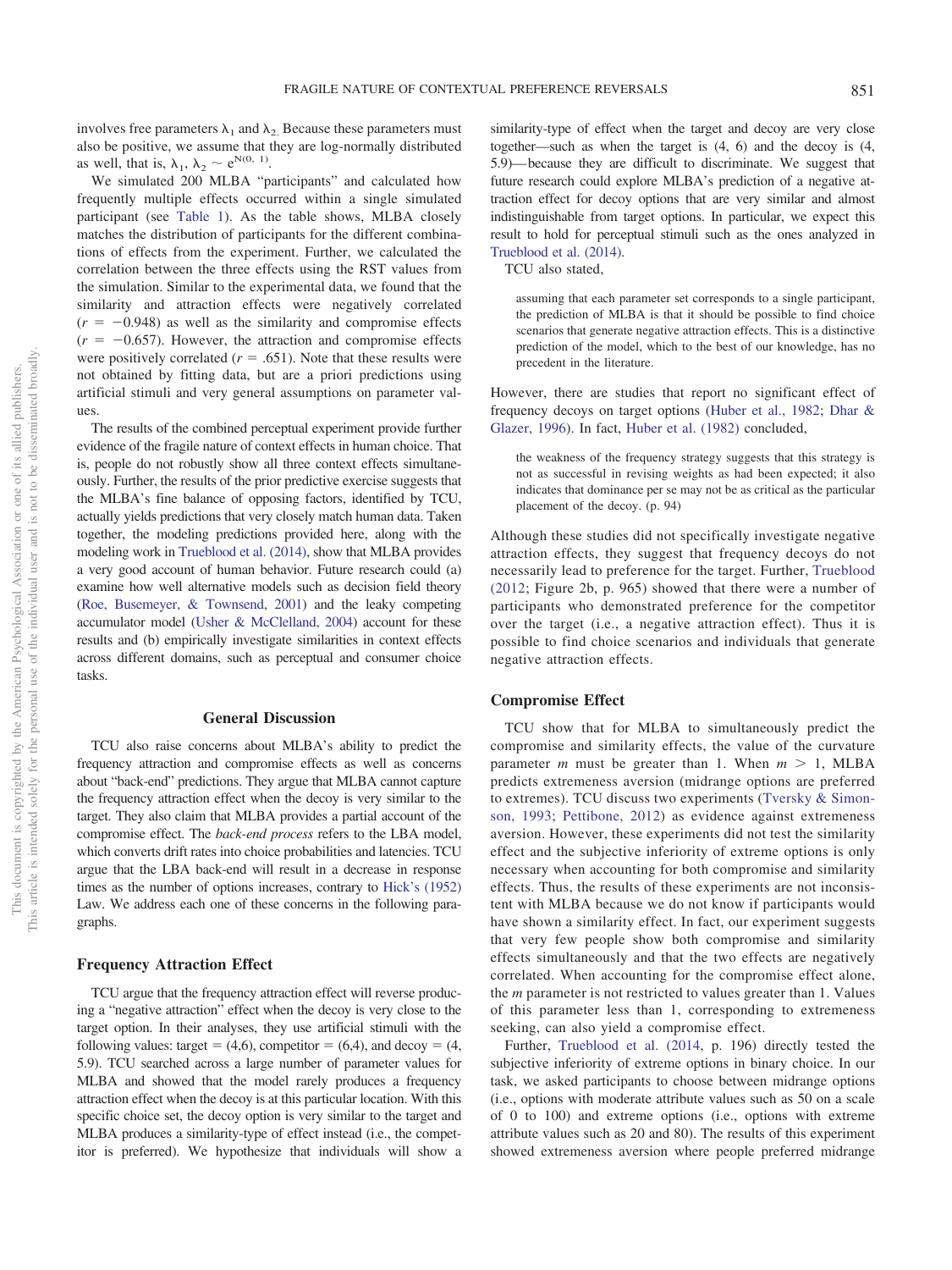options to extremes. Our results confirm previous findings of extremeness aversion in binary choice by [Usher, Elhalal, and](#page-5-7) [McClelland \(2008\).](#page-5-7) Note that in the two studies discussed by TCU [\(Tversky & Simonson, 1993;](#page-5-6) [Pettibone, 2012\)](#page-4-9), the subjective inferiority of extremes was not the main focus of the experiments and was never directly tested.

TCU also argue that when an extreme option objectively dominates two midrange options (i.e., choice set {A, B, E} in TCU Figure 2, p. 2), the compromise effect reverses in MLBA. However, this choice set does not constitute a compromise effect because E is superior to both A and B. To our knowledge, this type of choice set has never been tested experimentally. Thus, there is no evidence to confirm or disconfirm the predictions of MLBA. Further, the predictions discussed in TCU are dependent on very specific parameter ranges and may not hold more generally.

# **Back-End Predictions**

The MLBA includes the LBA model of simple decision making, which takes as inputs preference strengths for the different choice options (*drift rates*) and produces as outputs choices and choice latencies. The LBA is a simple independent race model, with the different choice options racing independently to determine a winner. All other things being equal, independent race models predict that decision times should become faster as more options are added to the choice set (because of "statistical facilitation"). This prediction does not match data, in which choices reliably slow down when more options are presented, as in the famous [Hick's \(1952\)](#page-4-5) Law. However, the difficulty in applying such a test to consumer choice data is that all else is not equal. Decisions with different numbers of choice alternatives can be treated very differently by participants, and it is not reasonable to expect the parameters of the model to be constant across such conditions. For example, participants may make more cautious decisions when faced with more alternatives, and this would slow down their decision making appropriately. In fact, this mechanism was invoked as part of [Usher, Olami, and McClelland's \(2002\)](#page-5-8) explanation of Hick's Law in a competitive race model. There are also other mechanisms that might plausibly contribute to explaining Hick's Law in an independent race model, such as input normalization.

TCU also describe several interesting predictions of MLBA regarding three alternative choice sets for response times when an inferior option is shifted. They show that shifting an inferior option closer to target options can produce an increase in response times. This suggests that when an inferior option becomes "less" inferior and more similar to target options, people take longer to make a decision. Such a slow down could reflect increased competition as the inferior option becomes more desirable. Future research could test this interesting prediction as well as investigate context effects that manipulate choice-set size and measure response time.

#### **Conclusion**

In [Trueblood et al. \(2014\),](#page-5-1) we developed the MLBA model and showed that it provides a very good account of behavior in multialternative, multiattribute choice. Despite the fact that models of context effects have existed for well over a decade [\(Roe et al.,](#page-4-1) [2001;](#page-4-1) [Usher & McClelland, 2004\)](#page-5-3), we were one of the first to quantitatively fit models to context-effect choice data (also see [Berkowitsch et al., 2013,](#page-4-2) for another recent example). Past modeling efforts have focused on qualitative questions alone; that is, does a model produce the expected ordering of some probability measures, and in particular, can the model account for all three major context effects with a single set of parameters? This model test assumes that human beings will also demonstrate all three major context effects simultaneously, but the evidence for this is missing. The arguments raised in TCU follow the past trend of expecting a model of context effects to account for qualitative patterns that have not be confirmed experimentally. In particular, TCU argued that MLBA must set a "fine balance" of opposing forces to account for the three context effects simultaneously. We showed that the effects are very fragile and only a small subset of people shows all three simultaneously. Further, MLBA provides a very good account of these experimental results. In the future, we encourage researchers to focus on developing models that can accurately capture patterns and correlations found in human data rather than on artificial modeling goals. Indeed, we believe it should count against a model if it has the flexibility to predict patterns that are not seen in empirical data [\(Roberts & Pashler,](#page-4-10) [2000\)](#page-4-10).

## **References**

- <span id="page-4-2"></span>Berkowitsch, N. A. J., Scheibehenne, B., & Rieskamp, J. (2013). Rigorously testing multialternative decision field theory against random utility models. *Journal of Experimental Psychology: General, 143,* 1331–1348. <http://dx.doi.org/10.1037/a0035159>
- <span id="page-4-7"></span>Dhar, R., & Glazer, R. (1996). Similarity in context: Cognitive representation and violation of preference and perceptual invariance in consumer choice. *Organizational Behavior and Human Decision Processes, 67,* 280 –293. <http://dx.doi.org/10.1006/obhd.1996.0080>
- <span id="page-4-5"></span>Hick, W. E. (1952). On the rate of gain of information. *Quarterly Journal of Experimental Psychology, 4,* 11–26.
- <span id="page-4-6"></span>Huber, J., Payne, J. W., & Puto, C. (1982). Adding asymmetrically dominated alternatives: Violations of regularity and the similarity hypothesis. *The Journal of Consumer Research, 9,* 90 –98. [http://dx.doi.org/10](http://dx.doi.org/10.1086/208899) [.1086/208899](http://dx.doi.org/10.1086/208899)
- <span id="page-4-0"></span>Krantz, D. H. (1964). *The scaling of small and large color differences* (Unpublished doctoral dissertation). Philadelphia, PA: University of Pennsylvania.
- <span id="page-4-4"></span>Kruschke, J. (2011). *Doing Bayesian data analysis: A tutorial introduction with R*. Burlington, VT: Academic Press.
- <span id="page-4-3"></span>Lee, M. D., & Wagenmakers, E.-J. (2014). *Bayesian cognitive modeling: A practical course*. New York, NY: Cambridge University Press.
- <span id="page-4-9"></span>Pettibone, J. C. (2012). Testing the effect of time pressure on asymmetric dominance and compromise decoys in choice. *Judgment and Decision Making, 7,* 513–523.
- <span id="page-4-10"></span>Roberts, S., & Pashler, H. (2000). How persuasive is a good fit? A comment on theory testing. *Psychological Review, 107,* 358 –367. [http://](http://dx.doi.org/10.1037/0033-295X.107.2.358) [dx.doi.org/10.1037/0033-295X.107.2.358](http://dx.doi.org/10.1037/0033-295X.107.2.358)
- <span id="page-4-1"></span>Roe, R. M., Busemeyer, J. R., & Townsend, J. T. (2001). Multialternative decision field theory: A dynamic connectionist model of decision making. *Psychological Review, 108,* 370 –392. [http://dx.doi.org/10.1037/](http://dx.doi.org/10.1037/0033-295X.108.2.370) [0033-295X.108.2.370](http://dx.doi.org/10.1037/0033-295X.108.2.370)
- <span id="page-4-8"></span>Trueblood, J. S. (2012). Multialternative context effects obtained using an inference task. *Psychonomic Bulletin & Review, 19,* 962–968. [http://dx](http://dx.doi.org/10.3758/s13423-012-0288-9) [.doi.org/10.3758/s13423-012-0288-9](http://dx.doi.org/10.3758/s13423-012-0288-9)